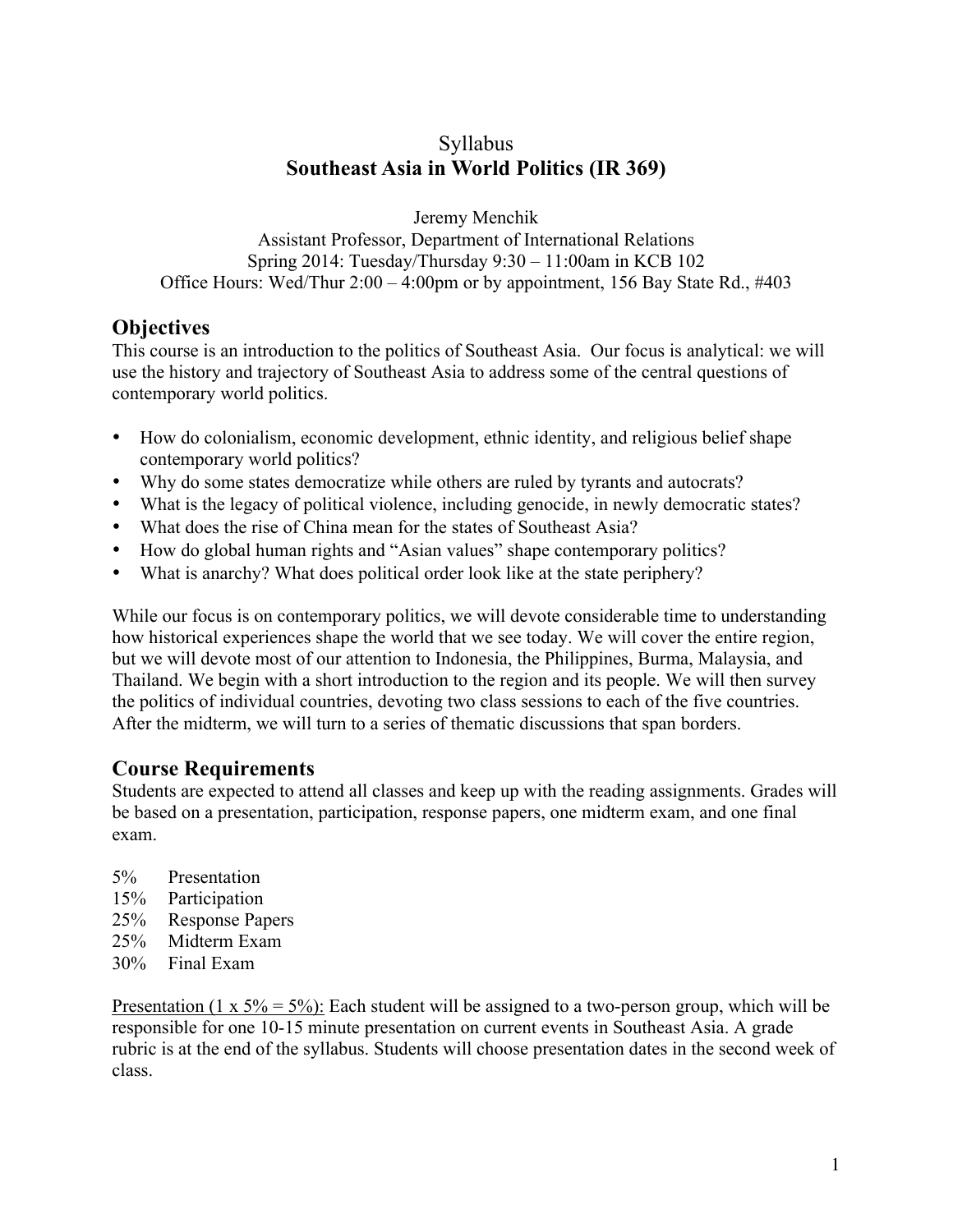Participation (15%): The course will be run as a combination lecture and discussion. This format requires students to attend regularly, read diligently, and participate actively in class discussions including through the student response system.

Response Papers (5 x  $5\% = 25\%$ ): Student will write five short (1-2 pages, double-spaced, 1 inch margins) analytical response papers (RP) over the course of the semester. I will provide the paper prompts before the papers are due on **1/28, 2/6, 3/20, 3/29, and 4/15**. All papers are due in class except for the one **3/29**, which is due 48 hours after class via email. A grade rubric is at the end of the syllabus.

Exams (Midterm  $= 25\%$ , Final  $= 30\%$ ): Exams will be based on a combination of short answers and longer essays, held in class. There will be a review of material prior to both exams.

Student Response System: This class will be using a student response system to allow students to actively participate in classes through surveys and quizzes, followed by real time results. All students will need to purchase a handheld clicker device.

Late Work: Late submission of assignments will penalize your grade by incurring an automatic full-grade deduction per day beginning with the assignment deadline.

Explanation of Letter Grades: http://www.bu.edu/reg/grades/explanation-of-grades/

Special Needs: If you have any special needs or circumstances, such as a learning disability or health concern, please do not hesitate to speak with me and we can discuss suitable accommodations and assistance.

Academic Misconduct: Plagiarism and cheating are serious offences and will be punished in accordance with BU's Academic Conduct Code: http://www.bu.edu/academics/resources/academic-conduct-code/

Electronic Communications in Class: Please do not use laptop computers, cell phones, or any other electronic devices during the seminar. These are serious distractions to your learning.

# **Required Texts & Hardware**

D.R. SarDesai, 2012. *Southeast Asia: Past & Present*, 7<sup>th</sup> ed. Boulder: Westview Press.

Rachel Rinaldo, 2013. *Mobilizing Piety: Islam and Feminism in Indonesia*. Oxford: Oxford University Press

ResponseCard RF from Turning Technologies. Available at the BU Barnes & Noble store or the Turning Technologies store (code: wh4a)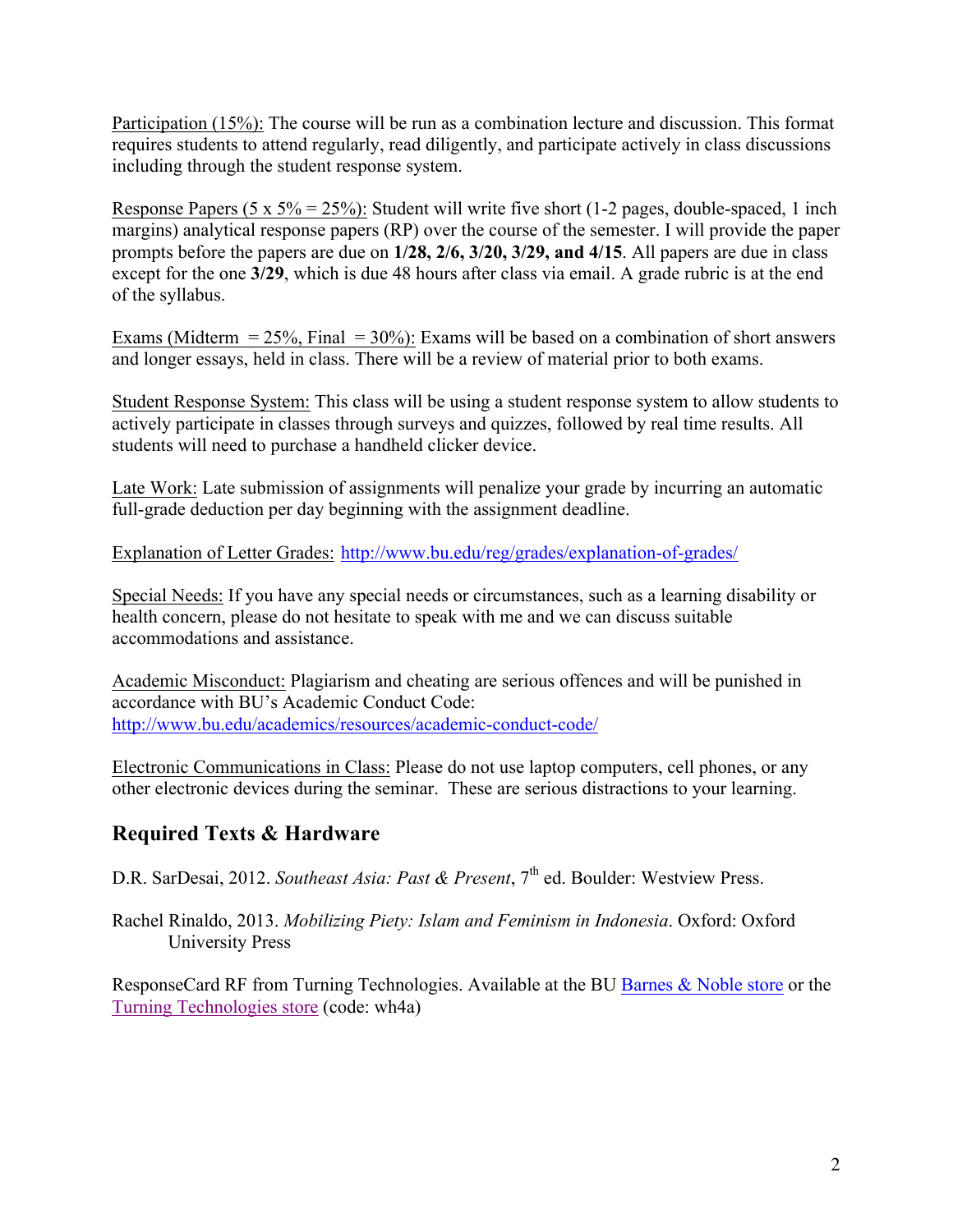# **Date and Readings**

### **January 16 Opening Statement**

# **January 21 The Spectre of Comparisons**

- SarDesai, ch. 1
- Benedict Anderson, 1998. "Introduction," in *The Spectre of Comparisons: Nationalism, Southeast Asia, and the World*, pp. 1-20.

# **January 23 Early State Formation in Southeast Asia**

- SarDesai, ch. 2, 3, 4, 5.
- John Bowen, 2004. "The Development of Southeast Asian Studies in the United States," in David Szanton, ed., *The Politics of Knowledge: Area Studies and the Disciplines*, pp. 386- 425.

# **January 28 The East Indies [RP1]**

- SarDesai, ch. 7, 14, 22 (read until "The Suharto Era")
- Benedict Anderson, 1972. "The Idea of Power in Javanese Culture," in Claire Holt, ed., *Culture and Politics in Indonesia*, pp. 1-52.
- Harry J. Benda, 1964. "Democracy in Indonesia: A Review of Herbert Feith's 'The Decline of Constitutional Democracy in Indonesia.'" *Journal of Asian Studies*, pp. 449-56
- Herbert Feith, 1965. "History, Theory, and Indonesian Politics: A Reply to Harry J. Benda," *The Journal of Asian Studies* 24:2, pp. 305-312.

# **January 30 Indonesia**

- SarDesai, ch. 22 (remainder)
- Edward Aspinall, 2010. "The Irony of Success." *Journal of Democracy* 21:2, pp. 20-34.
- Daniel S. Lev, 2005. "Conceptual Filters and Obfuscation in the Study of Indonesian Politics." *Asian Studies Review* 29, pp. 345-356.

#### **February 4 The American Philippines**

- SarDesai, pp. ch. 13,
- Paul D. Hutchcroft, 2000. "Colonial Masters, National Politicos, and Provincial Lords: Central Authority and Local Autonomy in the American Philippines, 1900-1913." *Journal of Asian Studies* 59:2, pp. 277-306.

# **February 6 The Philippines [RP2]**

- SarDesai, ch. 19
- Benedict Anderson, 1998. "Cacique Democracy in the Philippines: Origins and Dreams." *New Left Review* 169, pp. 3-31.
- Paul D. Hutchcroft, 2008. "The Arroyo Imbroglio in the Philippines." *Journal of Democracy* 19:1, pp. 141-155.

# **February 11 Siam**

• SarDesai, ch. 11, 16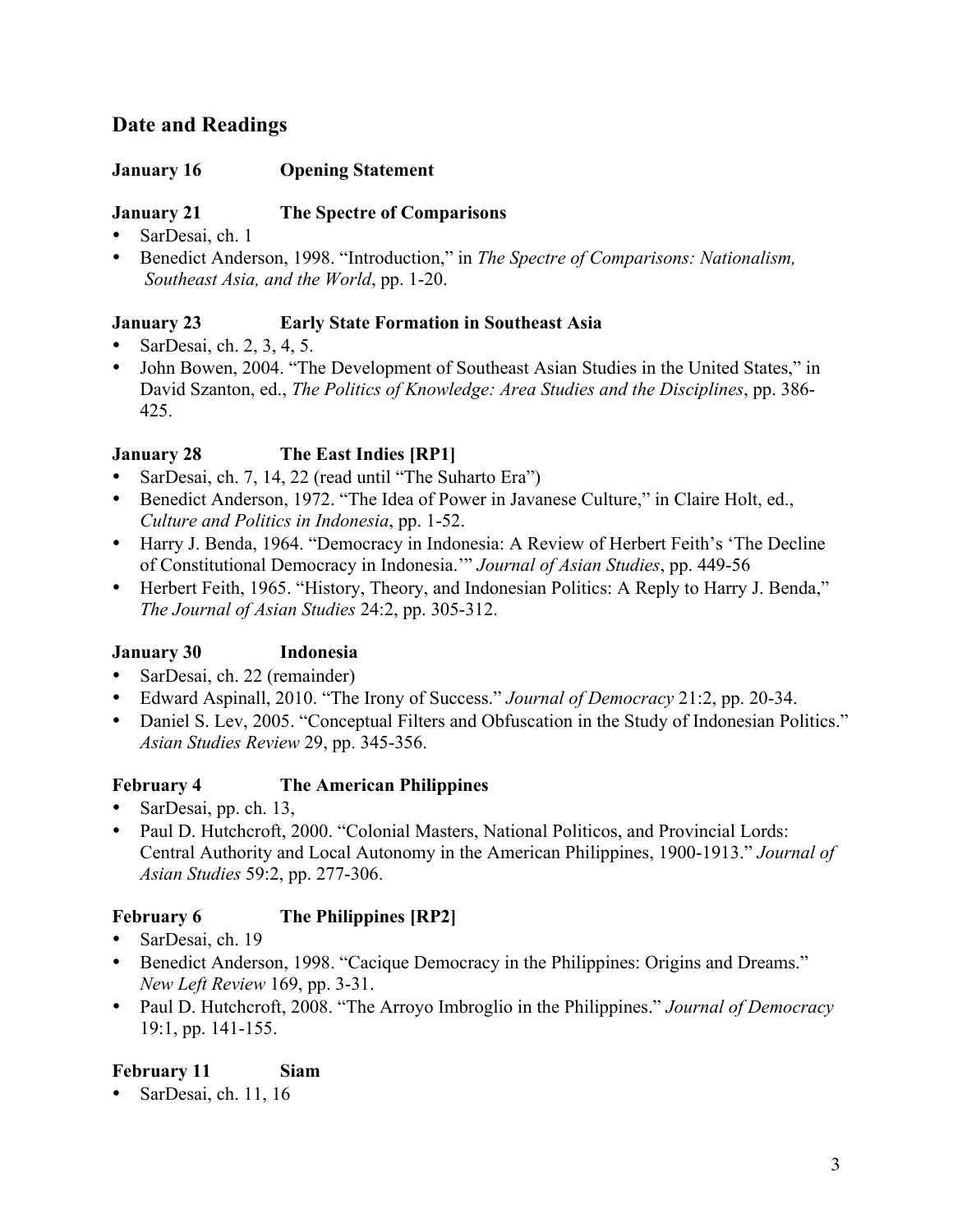• Pasuk Phongpaichit and Chris Baker, 2002. "The Absolutist State," pp. 225-257, "Revolution and Dictatorship," pp. 258-307 in *Thailand: Economy and Politics.* 

# **February 13 Thailand**

- SarDesai, ch. 21
- Benedict Anderson, 1990. "Murder and Progress in Modern Siam." *New Left Review* 181, pp. 33-48.
- Thitinan Pongsudhirak, 2012. "Thailand's Uneasy Passage," *Journal of Democracy* 23:2, pp. 47-61.

# **February 18 British Malaya**

- SarDesai, ch. 8, 18
- Richard Stubbs, 1997. "The Malayan Emergency and the Development of the Malaysian State," in Paul B. Rich and Richard Stubbs, eds., *The Counter-Insurgent State: Guerrilla Warfare and State-Building in the Twentieth Century*, pp. 50-71.

# **February 20 Malaysia**

- SarDesai, ch. 24.
- Dan Slater, 2003. "Iron Cage in an Iron Fist: Authoritarian Institutions and the Personalization of Power in Malaysia," *Comparative Politics* 36:1, pp. 81-101.
- Dan Slater, 2012. "Strong-State Democratization in Malaysia and Singapore." *Journal of Democracy* 23:2, pp. 19-33.

# **February 25 Myanmar**

- SarDesai, ch. 9, 15.
- Mary P. Callahan, 2003. "Introduction," pp. 1-20 "Conclusion," 204-228 in *Making Enemies: War and State Building in Burma*.

# **February 27 Burma**

- SarDesai, ch. 20.
- Ian Holliday, 2008. "Voting and Violence in Myanmar: Nation Building for a Transition to Democracy," *Asian Survey* 48:6, pp. 1038-1058.

# **March 4 Midterm Review**

# **March 6 Midterm Exam**

#### **\* \* \* Spring Break! \* \* \***

# **March 18 Democratic Theory and Southeast Asia**

- Philippe C Schmitter and Terry Lynn Karl, "What Democracy Is …And Is Not." *Journal of Democracy* 2:3, pp. 75-88.
- Dan Slater, 2008. "Democracies and Dictatorships Do Not Float Freely: Structural Sources of Political Regimes in Southeast Asia," in Erik Kuhonta, Dan Slater, and Tuong Vu, eds., *Southeast Asia in Political Science: Theory, Region, and Qualitative Analysis*, pp. 55-79.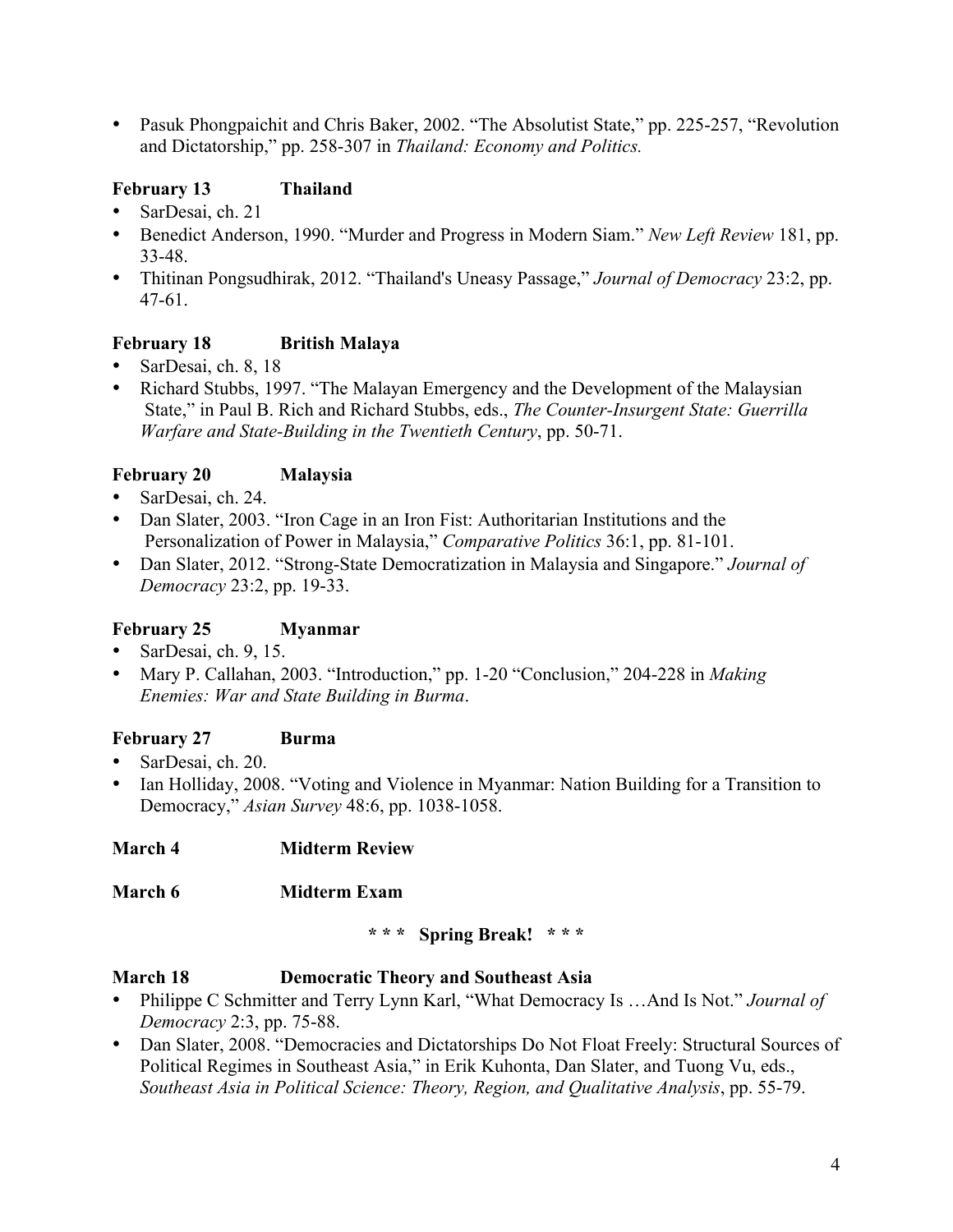# **March 20 Burma in Transition [RP3]**

- "The Opening in Burma." Special issue of the *Journal of Democracy* 23:4, 2012.
	- o Min Zin and Brian Joseph, "The Democrats' Opening," pp. 104-119.
	- o Mary Callahan, "The Generals Loosen Their Grip," pp. 120-131.
	- o Hkun Htun Oo, "A Union for All of Us," pp. 132-134.
	- o Min Ko Naing, "Strengthening Civil Society," pp. 135-137.
	- o Larry Diamond, "The Need for a Political Past," pp. 138-149.
- BBC News, "Burma in Transition," http://www.bbc.co.uk/news/world-asia-pacific-11669604
- BBC News profile of Aung San Suu Kyi, http://www.bbc.co.uk/news/world-asia-pacific-11685977

# **March 25 Political Order and Political Violence**

- Robert Cribb, 2004. "The Indonesia Massacres," in Samuel Totten, William Parsons (ed.), *Century of Genocide,* 2nd Edition, pp. 232-260.
- Robert Cribb, 2002. "Unresolved Problems in the Indonesian Killings of 1965–1966," *Asian Survey*, 42:4, pp. 550-563.
- John Roosa, "Dictionary of a Disaster," http://www.insideindonesia.org/featureeditions/dictionary-of-a-disaster

# **March 27 Film:** *The Act of Killing* **[RP4 due by 3/29 at 11am]**

- Larry Rohter, July 12, 2012. "A Movie's Killers are All Too Real: 'The Act of Killing' and Indonesian Death Squads." *The New York Times*, http://www.nytimes.com/2013/07/14/movies/the-act-of-killing-and-indonesian-deathsquads.html
- "The Killings of 1965-66." Special edition of *Inside Indonesia* 99, 2010.
	- o Robert Cribb and Michele Ford, "The Killings of 1965-66," http://www.insideindonesia.org/feature-editions/the-killings-of-1965-66
	- o Brad Simpson, "Accomplices in Atrocity," http://www.insideindonesia.org/featureeditions/accomplices-in-atrocity
	- o Dahlia Gratia Setiyawan, "Terror in Tandes," http://www.insideindonesia.org/featureeditions/terror-in-tandes
	- o Annie Pohlman, "I'm Still Here," http://www.insideindonesia.org/feature-editions/imstill-here
	- o Katherine McGregor, "Sensitive Truths," http://www.insideindonesia.org/featureeditions/sensitive-truths

# **April 1 Islam and Feminism**

• Rinaldo, ch.  $1, 2, 3$ 

# **April 3 Islam and Feminism**

• Rinaldo, ch.  $4, 5, 6$ 

# **April 8 ASEAN**

- SarDesai, Part Four Review.
- David Jones and Michael Smith, 2007. "Making Process, Not Progress: ASEAN and the Evolving East Asian Regional Order," *International Security* 32:1, pp. 148-184.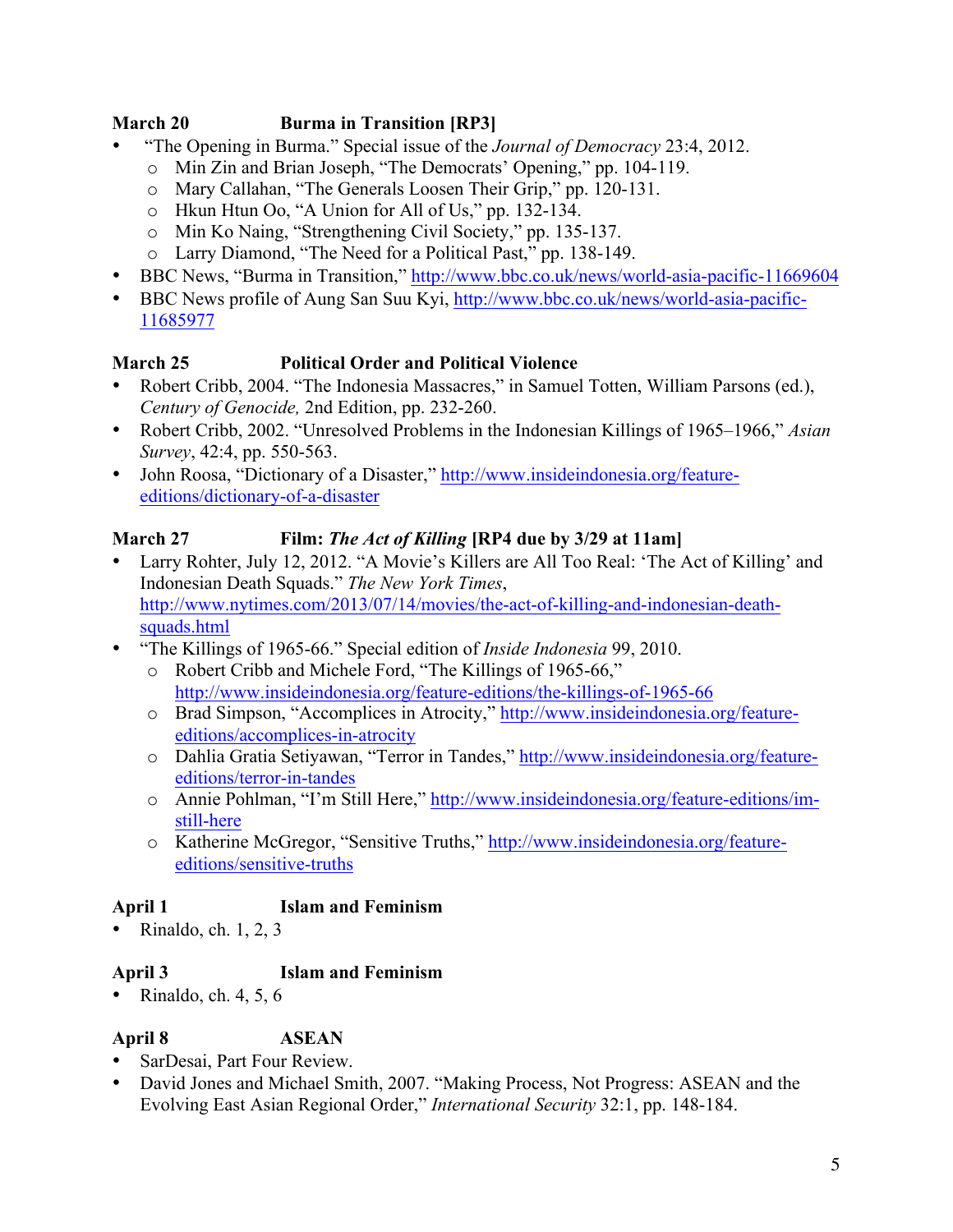### **April 10 China and the Disputed South China Sea**

- Jeff Himmelman, October 27, 2013. "A Game of Shark and Minnow," *The New York Times Magazine*, http://www.nytimes.com/newsgraphics/2013/10/27/south-china-sea/
- "Staking Claims and Making Waves in the South China Sea." Special issue of *Contemporary Southeast Asia* 33:3, 2011.
	- o Alice Ba, "How Troubled Are the Waters?" pp. 269-291
	- o M Taylor Fravel, "China's Strategy in the South China Sea," pp. 292-319
	- o Brantly Womack, "The Spratlys: From Dangerous Ground to Apple of Discord," pp. 370-387.

### **April 15 Politics at the Periphery [RP5]**

• James C Scott, 2009. "Hills, Valleys, and States: An Introduction to Zomia," and "State Space: Zones of Governance and Appropriation," pp. 1-63, and "Conclusion," 324-337, in *The Art of Not Being Governed: An Anarchist History of Upland Southeast Asia*.

# **April 17 Pirates at the Periphery**

- Carolin Liss, 2003. "Maritime Piracy In Southeast Asia," *Southeast Asian Affairs* pp. 52-68
- Karsten von Hoesslin, 2012. "Piracy and Armed Robbery at Sea in Southeast Asia: Organized and Fluid," *Studies in Conflict & Terrorism*, 35:7-8, p. 542-552.

### **April 22 Economic Development**

• Richard F. Doner, 1991. "Approaches to the Politics of Economic Growth in Southeast Asia." *Journal of Asian Studies* 50:4, pp. 818-849.

#### **April 24 No Class! Substitute Monday Schedule**

# **April 29 Asian Values [RPX]**

- Fareed Zakaria and Lee Kuan Yew, 1994. "Culture Is Destiny: A Conversation with Lee Kuan Yew." *Foreign Affairs* 73:2, pp. 109-126.
- Clark Neher, 1994. "Asian Style Democracy." *Asian Survey* 34:11, pp. 949-961.
- Kishore Mahbubani, Dec 28, 2012. "The East Will Rise Above The West." *Financial Times*.
- Donald K. Emmerson, 2013. "Review Essay: Kishore's World." *Journal of Democracy* 24:3, pp.166-174.
- Leigh Jenco, 2013. "Revisiting Asian Values." *Journal of the History of Ideas*, 74:2, pp. 237- 258.

#### **May 1 Final Exam Review**

**\* \* \* 9:00 – 11:00am May 6 - Final Exam! \* \* \***